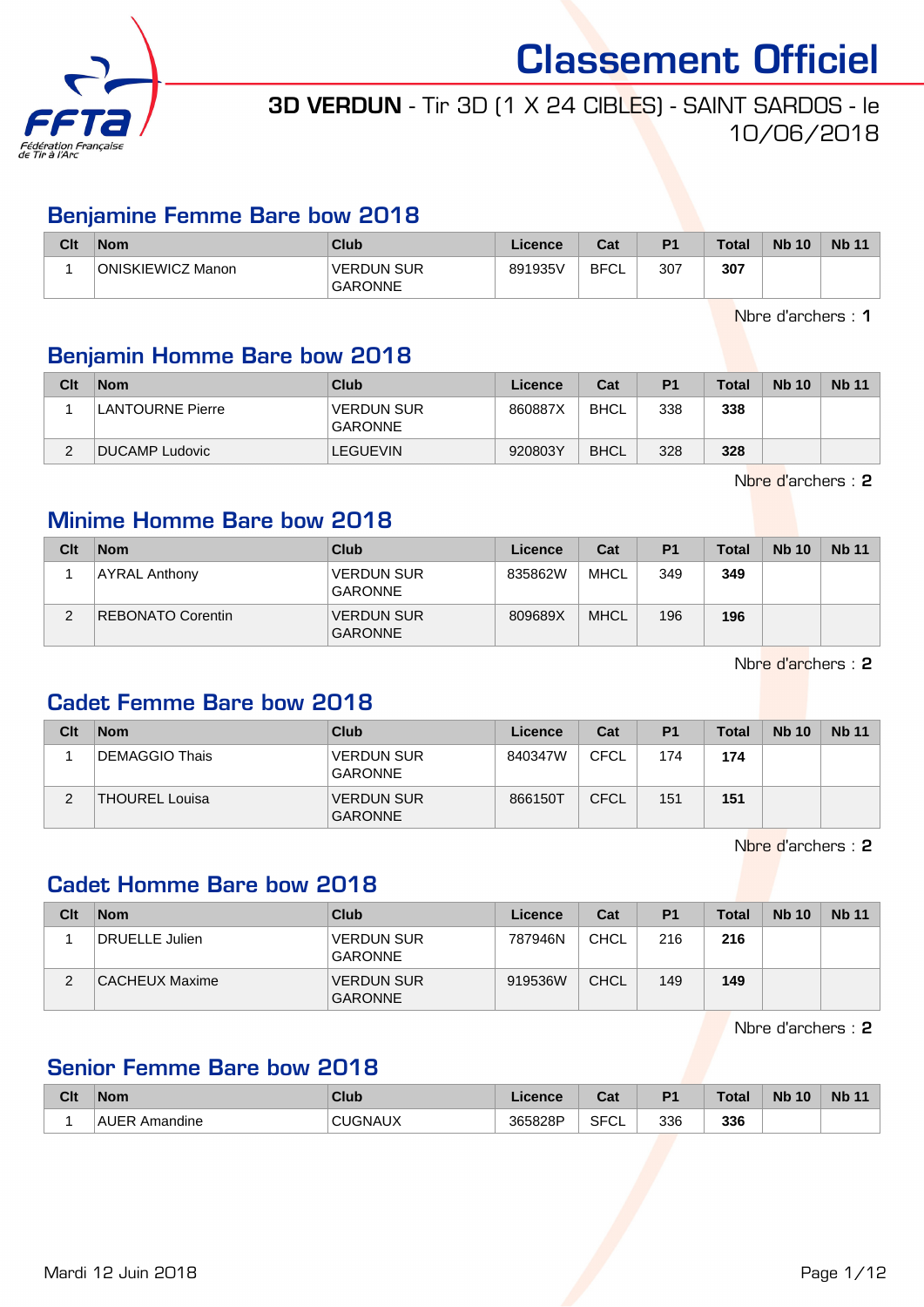

## 3D VERDUN - Tir 3D (1 X 24 CIBLES) - SAINT SARDOS - le 10/06/2018

#### Senior Femme Bare bow 2018 (Suite)

| Clt | Nom            | Club            | Licence | Cat         | P <sub>1</sub> | Total | <b>Nb 10</b> | <b>Nb 11</b> |
|-----|----------------|-----------------|---------|-------------|----------------|-------|--------------|--------------|
| -   | HEMON Sylvie   | LEGUEVIN        | 710549L | <b>SFCL</b> | 261            | 261   |              |              |
| ບ   | VION Stephanie | <b>GRAULHET</b> | 926010H | SFCL        | 227            | 227   |              |              |

Nbre d'archers : 3

#### Senior Homme Bare bow 2018

| Clt | <b>Nom</b>       | Club                         | Licence | Cat         | P <sub>1</sub> | <b>Total</b> | <b>Nb 10</b> | <b>Nb 11</b> |
|-----|------------------|------------------------------|---------|-------------|----------------|--------------|--------------|--------------|
|     | DEDIEU Henri     | <b>CUGNAUX</b>               | 845281J | SHCL        | 422            | 422          |              |              |
|     | ONISKIEWICZ Yoan | VERDUN SUR<br><b>GARONNE</b> | 935339Y | <b>SHCL</b> | 277            | 277          |              |              |

Nbre d'archers : 2

#### Vétéran Femme Bare bow 2018

| Clt | <b>Nom</b>           | Club                                | Licence | Cat         | P <sub>1</sub> | <b>Total</b> | <b>Nb 10</b> | <b>Nb 11</b> |
|-----|----------------------|-------------------------------------|---------|-------------|----------------|--------------|--------------|--------------|
|     | <b>FRENET Nanou</b>  | <b>SEMEAC</b>                       | 712881W | <b>VFCL</b> | 314            | 314          |              |              |
| ◠   | <b>FENIE France</b>  | <b>MONTAUBAN</b>                    | 937801Z | <b>VFCL</b> | 291            | 291          |              |              |
|     | <b>AYRAL Corinne</b> | <b>VERDUN SUR</b><br><b>GARONNE</b> | 876563L | <b>VFCL</b> | 254            | 254          |              |              |

Nbre d'archers : 3

#### Vétéran Homme Bare bow 2018

| Clt | <b>Nom</b>                 | Club                                | Licence | Cat          | <b>P1</b> | <b>Total</b> | <b>Nb 10</b> | <b>Nb 11</b> |
|-----|----------------------------|-------------------------------------|---------|--------------|-----------|--------------|--------------|--------------|
|     | <b>FENIE Pierre</b>        | <b>MONTAUBAN</b>                    | 781617J | <b>VHCL</b>  | 339       | 339          |              |              |
| 2   | <b>BALLERY Christophe</b>  | <b>GRAULHET</b>                     | 848696W | <b>VHCL</b>  | 320       | 320          |              |              |
| 3   | <b>MARCHAND Eric</b>       | <b>SEMEAC</b>                       | 729619P | <b>VHCL</b>  | 297       | 297          |              |              |
| 4   | <b>BRASSEUR Alain</b>      | ROQUEBRUN PAR<br><b>CESSENON</b>    | 207754V | <b>SVHCL</b> | 293       | 293          |              |              |
| 5   | <b>AUBILA Yves</b>         | <b>VERDUN SUR</b><br><b>GARONNE</b> | 309254W | <b>SVHCL</b> | 250       | 250          |              |              |
| 6   | <b>BIENFAIT Christophe</b> | <b>LEGUEVIN</b>                     | 796158P | <b>VHCL</b>  | 233       | 233          |              |              |

Nbre d'archers : 6

#### Junior Homme Arc à poulies nu 2018

| Clt | <b>Nom</b>          | Club                                | Licence | Cat         | P <sub>1</sub> | <b>Total</b> | <b>Nb 10</b> | <b>Nb 11</b> |
|-----|---------------------|-------------------------------------|---------|-------------|----------------|--------------|--------------|--------------|
|     | <b>RENARD Tommy</b> | <b>VERDUN SUR</b><br><b>GARONNE</b> | 715023Z | <b>JHCC</b> | 282            | 282          |              |              |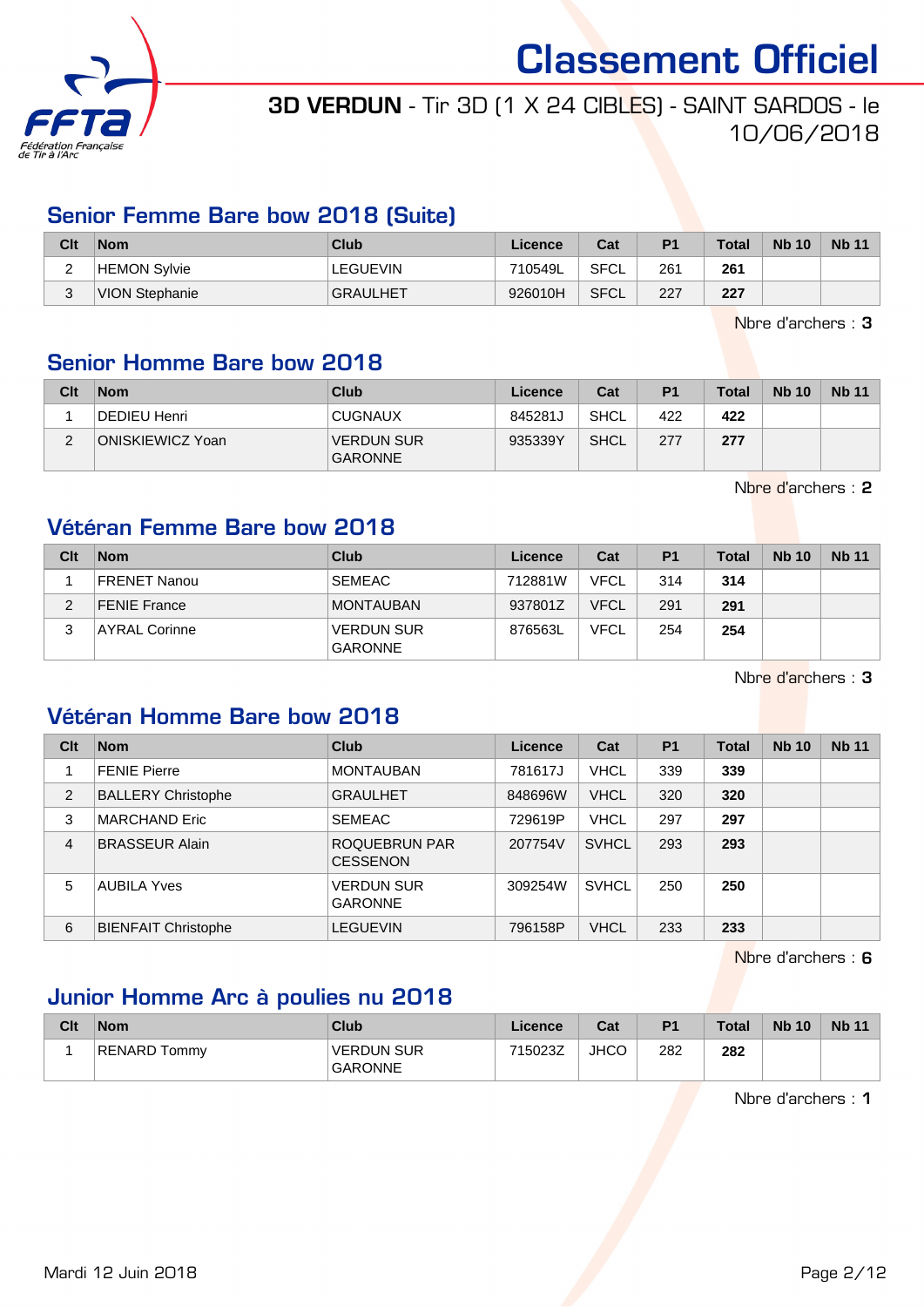

## 3D VERDUN - Tir 3D (1 X 24 CIBLES) - SAINT SARDOS - le 10/06/2018

#### Senior Femme Arc à poulies nu 2018

| Clt | <b>Nom</b>              | Club                     | Licence | ີລະ<br>uai  | D <sub>1</sub> | <b>Total</b> | <b>Nb 10</b> | <b>Nb 11</b> |
|-----|-------------------------|--------------------------|---------|-------------|----------------|--------------|--------------|--------------|
|     | Svlvie<br>'AUBERE<br>◡◡ | <b>EN BIGORRE</b><br>VIC | 640888T | <b>SFCC</b> | 335            | 335          |              |              |

Nbre d'archers : 1

#### Senior Homme Arc à poulies nu 2018

| Clt | <b>Nom</b>            | Club               | Licence | $\sim$<br>va. | D.  | Total | <b>Nb</b><br>$\overline{10}$ | <b>Nb</b> |
|-----|-----------------------|--------------------|---------|---------------|-----|-------|------------------------------|-----------|
|     | Alban<br><b>SEMIN</b> | <b>MONTGISCARD</b> | 628621J | <b>SHCC</b>   | 401 | 401   |                              |           |

Nbre d'archers : 1

#### Vétéran Femme Arc à poulies nu 2018

| Clt | <b>Nom</b>              | Club      | Licence | $R_{\rm eff}$<br>ual | P <sub>1</sub> | Total | <b>Nb 10</b> | <b>Nb 11</b> |
|-----|-------------------------|-----------|---------|----------------------|----------------|-------|--------------|--------------|
|     | DEL<br>_BOSC<br>Dolores | LAVELANET | 839200Z | <b>VFCC</b><br>UC    | 295            | 295   |              |              |

Nbre d'archers : 1

#### Vétéran Homme Arc à poulies nu 2018

| Clt | <b>Nom</b>             | Club                                | Licence | Cat          | P <sub>1</sub> | Total | <b>Nb 10</b> | <b>Nb 11</b> |
|-----|------------------------|-------------------------------------|---------|--------------|----------------|-------|--------------|--------------|
|     | DABADIE Gerard         | <b>VIC EN BIGORRE</b>               | 435575B | <b>SVHCO</b> | 437            | 437   |              |              |
| 2   | <b>ZAGO Louis</b>      | <b>AUCAMVILLE</b>                   | 880170G | <b>SVHCO</b> | 360            | 360   |              |              |
| 3   | <b>DELBOSC Eloi</b>    | LAVELANET                           | 839198X | <b>SVHCO</b> | 341            | 341   |              |              |
| 4   | <b>PARAPEL Thierry</b> | <b>LEGUEVIN</b>                     | 464298X | <b>VHCO</b>  | 304            | 304   |              |              |
| 5   | REBONATO Jean-Luc      | <b>VERDUN SUR</b><br><b>GARONNE</b> | 710240A | <b>VHCO</b>  | 279            | 279   |              |              |
| 6   | <b>MIQUEL Bernard</b>  | <b>AUCAMVILLE</b>                   | 282517J | <b>SVHCO</b> | 278            | 278   |              |              |
|     | <b>BARBARA Yves</b>    | <b>AUCAMVILLE</b>                   | 919365K | <b>SVHCO</b> | 219            | 219   |              |              |

Nbre d'archers : 7

#### Senior Femme Arc Droit 2018

| Clt | <b>Nom</b>       | Club                         | Licence | Cat         | P <sub>1</sub> | <b>Total</b> | <b>Nb 10</b> | <b>Nb 11</b> |
|-----|------------------|------------------------------|---------|-------------|----------------|--------------|--------------|--------------|
|     | BAUMERT Morgane  | <b>VERDUN SUR</b><br>GARONNE | 898238W | <b>SFAD</b> | 271            | 271          |              |              |
|     | JOSSEAUX Corinne | CASTELNAUDARY                | 873235U | <b>SFAD</b> | 158            | 158          |              |              |

Nbre d'archers : 2

#### Senior Homme Arc Droit 2018

| Clt | <b>Nom</b>           | Club               | Licence | r.,<br>val  | P <sub>1</sub> | <b>Total</b> | <b>Nb</b><br>10 <sup>°</sup> | <b>Nb 11</b> |
|-----|----------------------|--------------------|---------|-------------|----------------|--------------|------------------------------|--------------|
|     | <b>GARDEUR Robin</b> | <b>HET</b><br>GRAI | 627321W | <b>SHAD</b> | 373            | っっっ<br>ა დ   |                              |              |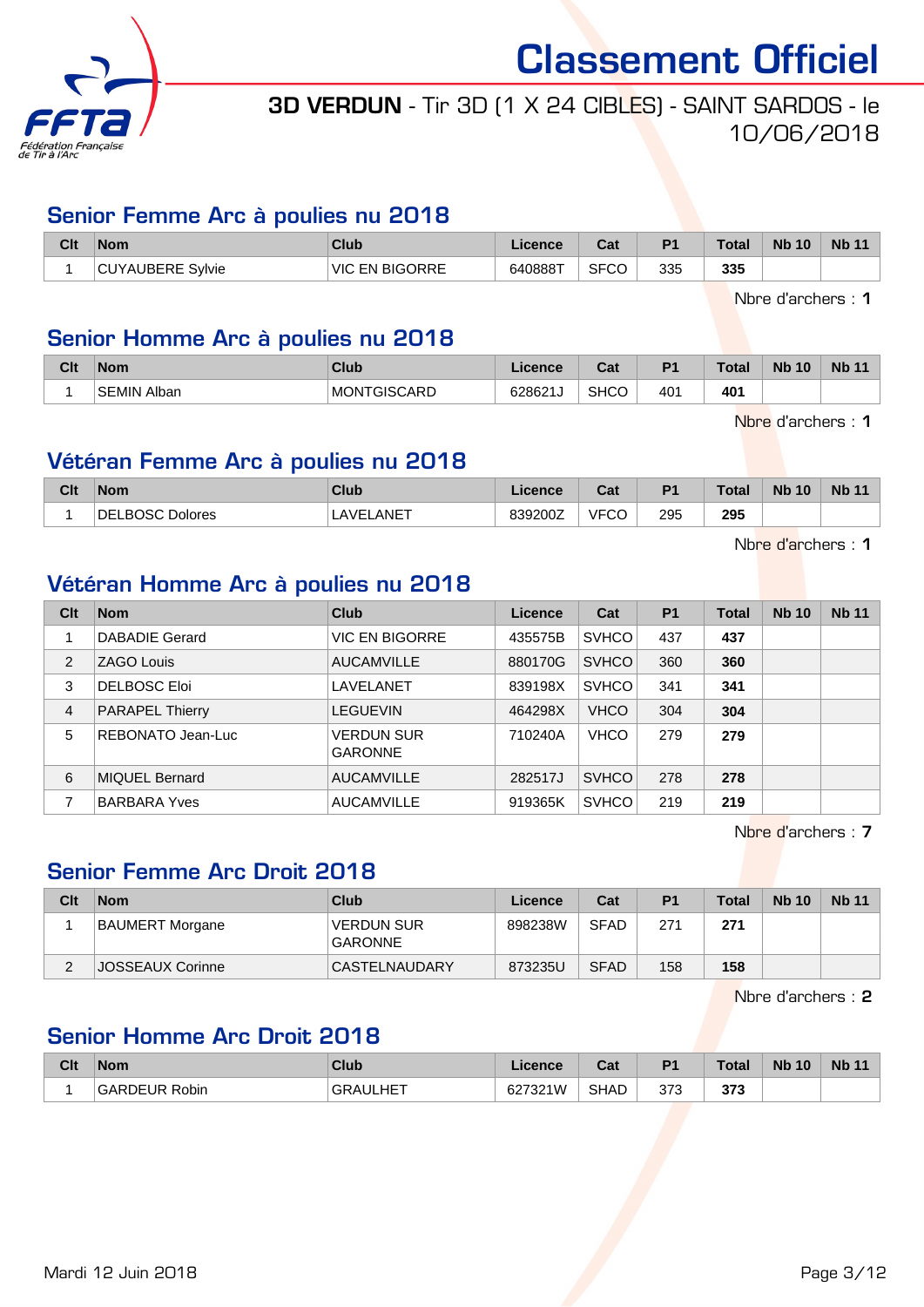

3D VERDUN - Tir 3D (1 X 24 CIBLES) - SAINT SARDOS - le 10/06/2018

#### Senior Homme Arc Droit 2018 (Suite)

| Clt | <b>Nom</b>             | Club                                | Licence | Cat         | P <sub>1</sub> | Total | <b>Nb 10</b> | <b>Nb 11</b> |
|-----|------------------------|-------------------------------------|---------|-------------|----------------|-------|--------------|--------------|
| 2   | <b>PETER Elvis</b>     | <b>VERDUN SUR</b><br><b>GARONNE</b> | 784619X | <b>SHAD</b> | 280            | 280   |              |              |
| 3   | <b>BETREMA William</b> | SOUMOULOU                           | 785871H | <b>SHAD</b> | 240            | 240   |              |              |
| 4   | GUERRE Claude          | AGDE                                | 882266K | <b>SHAD</b> | 235            | 235   |              |              |
| 5   | LAUZERAL Kevin         | <b>CUGNAUX</b>                      | 681588G | <b>SHAD</b> | 142            | 142   |              |              |
| 6   | <b>ALBERI Anthony</b>  | <b>VINCENNES</b>                    | 887217S | <b>SHAD</b> | 140            | 140   |              |              |

Nbre d'archers : 6

#### Vétéran Femme Arc Droit 2018

| Clt | <b>Nom</b>               | Club               | Licence | Cat         | P <sub>1</sub> | <b>Total</b> | <b>Nb 10</b> | <b>Nb 11</b> |
|-----|--------------------------|--------------------|---------|-------------|----------------|--------------|--------------|--------------|
|     | RAMOS Daniele            | <b>CUGNAUX</b>     | 291443L | <b>VFAD</b> | 289            | 289          |              |              |
| 2   | <b>AGNERAY Francoise</b> | <b>MONTAUBAN</b>   | 276306H | <b>VFAD</b> | 240            | 240          |              |              |
| 3   | <b>BETREMA Marie</b>     | SOUMOULOU          | 814969L | <b>VFAD</b> | 182            | 182          |              |              |
| 4   | <b>GERMAIN Nathalie</b>  | L'ISLE JOURDAIN    | 844022R | <b>VFAD</b> | 175            | 175          |              |              |
| 5   | <b>PAGE Xuan</b>         | <b>MONTGISCARD</b> | 807271U | <b>VFAD</b> | 168            | 168          |              |              |

Nbre d'archers : 5

#### Vétéran Homme Arc Droit 2018

| Clt            | <b>Nom</b>               | <b>Club</b>                     | Licence | Cat          | P <sub>1</sub> | <b>Total</b> | <b>Nb 10</b> | <b>Nb 11</b> |
|----------------|--------------------------|---------------------------------|---------|--------------|----------------|--------------|--------------|--------------|
| 1              | CHIEZE J Marc            | <b>GRAMAT</b>                   | 357854X | <b>VHAD</b>  | 325            | 325          |              |              |
| $\overline{2}$ | <b>FAURE Thierry</b>     | <b>MONTGISCARD</b>              | 232805Z | <b>VHAD</b>  | 297            | 297          |              |              |
| 3              | <b>GARDEUR Regis</b>     | <b>GRAULHET</b>                 | 627320V | <b>SVHAD</b> | 291            | 291          |              |              |
| $\overline{4}$ | <b>LACLAUTRE Pascal</b>  | <b>RODEZ</b>                    | 278085S | <b>SVHAD</b> | 278            | 278          |              |              |
| 5              | <b>ALLEMANE Thierry</b>  | DAMAZAN                         | 621092A | <b>VHAD</b>  | 268            | 268          |              |              |
| 6              | <b>CLERC Denis</b>       | <b>LEGUEVIN</b>                 | 771974C | VHAD         | 262            | 262          |              |              |
| $\overline{7}$ | <b>GERMAIN Thierry</b>   | L'ISLE JOURDAIN                 | 842792D | <b>VHAD</b>  | 254            | 254          |              |              |
| 8              | <b>BOUNET Stephane</b>   | SOUMOULOU                       | 933499Y | <b>VHAD</b>  | 251            | 251          |              |              |
| 9              | <b>PEREIRA Erik</b>      | <b>MURET</b>                    | 783081A | <b>VHAD</b>  | 218            | 218          |              |              |
| 10             | LACAZE Jean-Luc          | <b>CUGNAUX</b>                  | 891709Z | <b>VHAD</b>  | 210            | 210          |              |              |
| 11             | FIRZE Joel               | <b>MONTAUBAN</b>                | 832480V | <b>VHAD</b>  | 205            | 205          |              |              |
| 12             | <b>MASOUNAVE Claude</b>  | <b>VIC EN BIGORRE</b>           | 702225N | <b>VHAD</b>  | 195            | 195          |              |              |
| 13             | <b>FORTASSIN Patrick</b> | <b>MONTAUBAN</b>                | 355930F | <b>SVHAD</b> | 175            | 175          |              |              |
| 14             | <b>BRIEZ Yves</b>        | ROCHEFORT EN<br><b>YVELINES</b> | 095586Y | <b>SVHAD</b> | 143            | 143          |              |              |
| 15             | <b>GRENON Dominique</b>  | <b>MONTAUBAN</b>                | 381285R | <b>SVHAD</b> | 87             | 87           |              |              |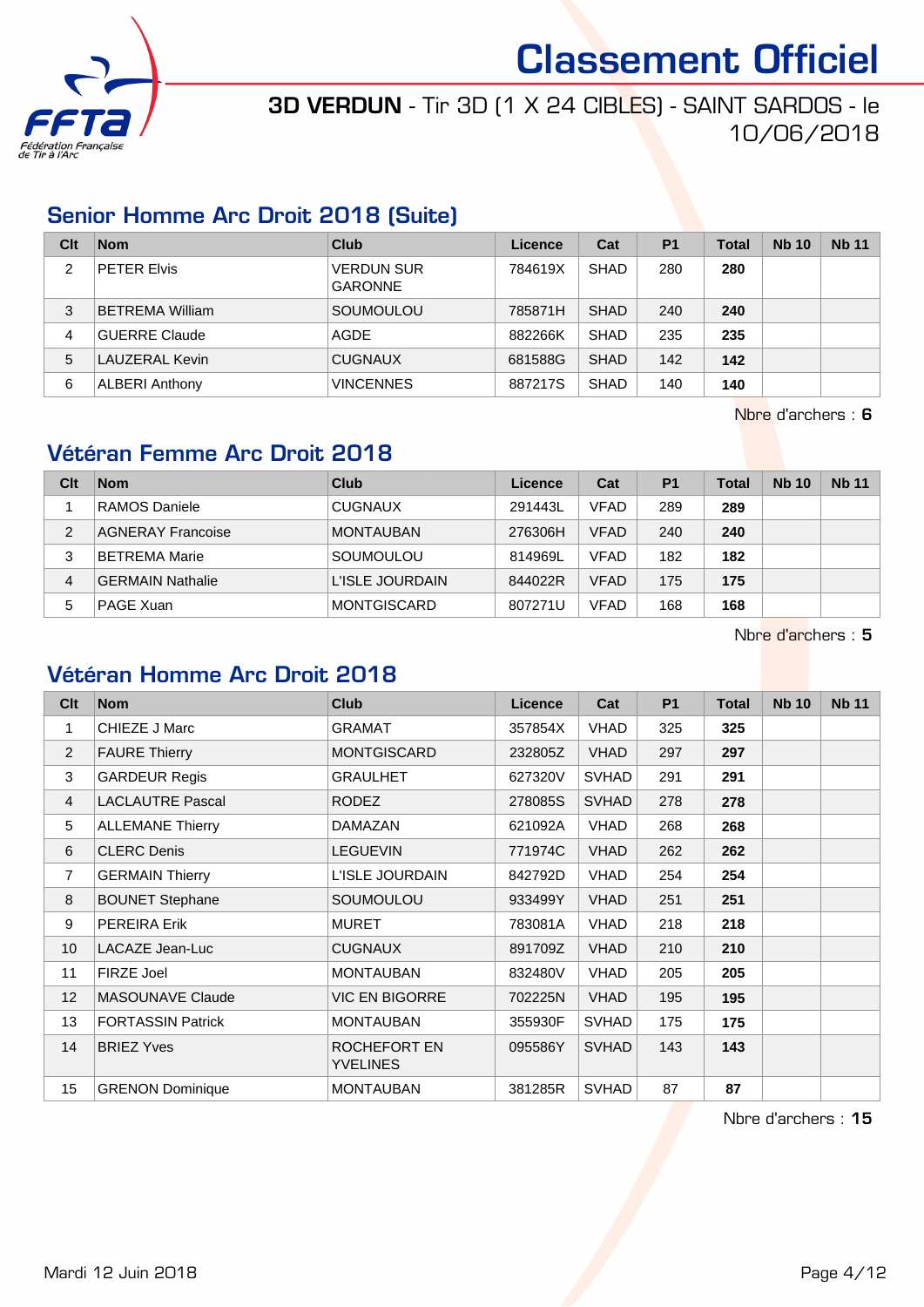

## 3D VERDUN - Tir 3D (1 X 24 CIBLES) - SAINT SARDOS - le 10/06/2018

#### Cadet Femme Arc Libre 2018

| Clt | <b>Nom</b>      | Club                | Licence | $T - 1$<br>υαι    | D <sub>1</sub>       | <b>Total</b>         | <b>Nb</b><br>10 | <b>Nb</b> |
|-----|-----------------|---------------------|---------|-------------------|----------------------|----------------------|-----------------|-----------|
|     | Mathilde<br>┚┚┖ | <b>AGDE</b><br>____ | 379576L | ◠⊏⊤<br>ا ب<br>╶╹┕ | 432<br>$\sim$ $\sim$ | 432<br>$\sim$ $\sim$ |                 |           |

Nbre d'archers : 1

#### Cadet Homme Arc Libre 2018

| Clt    | <b>Nom</b>       | Club                                | Licence | Cat  | P <sub>1</sub> | Total | <b>Nb 10</b> | <b>Nb 11</b> |
|--------|------------------|-------------------------------------|---------|------|----------------|-------|--------------|--------------|
|        | THOMAS Dorian    | <b>SEMEAC</b>                       | 903754S | CHTL | 431            | 431   |              |              |
| $\sim$ | DALLAGLIO Thomas | <b>VERDUN SUR</b><br><b>GARONNE</b> | 883886W | CHTL | 389            | 389   |              |              |

Nbre d'archers : 2

#### Junior Femme Arc Libre 2018

| Clt | <b>Nom</b>                  | Club | icence                | ่∩ื่∽+<br>ual   | D <sub>1</sub> | $T0$ tol<br>∣ ∪ldi | <b>N<sub>b</sub></b><br>10 | <b>Nb 11</b> |
|-----|-----------------------------|------|-----------------------|-----------------|----------------|--------------------|----------------------------|--------------|
|     | . FMANF "<br>Mariorie<br>ΑI |      | 700074F<br>ו⊿י<br>הה. | <b>JFT</b><br>╺ | 452            | 452                |                            |              |

Nbre d'archers : 1

#### Senior Femme Arc Libre 2018

| Clt | <b>Nom</b>    | Club        | Licence | ◠∼<br>ual   | P <sub>1</sub> | <b>Total</b> | 10<br><b>Nb</b> | <b>Nb 11</b> |
|-----|---------------|-------------|---------|-------------|----------------|--------------|-----------------|--------------|
|     | Christel<br>. | <b>AGDE</b> | 883299H | <b>SFTL</b> | 389            | 389          |                 |              |

Nbre d'archers : 1

#### Senior Homme Arc Libre 2018

| Clt | <b>Nom</b>               | Club                                | Licence | Cat         | P <sub>1</sub> | Total | <b>Nb 10</b> | <b>Nb 11</b> |
|-----|--------------------------|-------------------------------------|---------|-------------|----------------|-------|--------------|--------------|
|     | <b>LASPERCHES Arnaud</b> | <b>TARBES</b>                       | 312484G | <b>SHTL</b> | 486            | 486   |              |              |
| 2   | <b>GATTI Bertrand</b>    | <b>VERDUN SUR</b><br><b>GARONNE</b> | 857740B | <b>SHTL</b> | 476            | 476   |              |              |
| 3   | <b>CALDUK Benoit</b>     | <b>GRAULHET</b>                     | 829703B | SHTL        | 469            | 469   |              |              |
| 4   | LE GOFF Laurent          | <b>TOULOUSE TAC</b>                 | 063739G | SHTL        | 462            | 462   |              |              |
| 5   | <b>BOTON Alix</b>        | LAVELANET                           | 883715K | SHTL        | 443            | 443   |              |              |
| 6   | <b>FAURE Julien</b>      | <b>LEGUEVIN</b>                     | 725134P | SHTL        | 409            | 409   |              |              |
|     | <b>MAUBEC Patrice</b>    | <b>AUCAMVILLE</b>                   | 905215E | <b>SHTL</b> | 243            | 243   |              |              |

Nbre d'archers : 7

### Vétéran Femme Arc Libre 2018

| <b>Clt</b> | <b>Nom</b>      | Club           | Licence         | <b>Tat</b><br>⊍ou | D <sub>4</sub> | Total | <b>Nb</b><br>10 | <b>Nb 11</b> |
|------------|-----------------|----------------|-----------------|-------------------|----------------|-------|-----------------|--------------|
|            | GUIMBAL Solange | <b>DAMAZAN</b> | 027447E<br>୬୬ । | IET               | 333            | 333   |                 |              |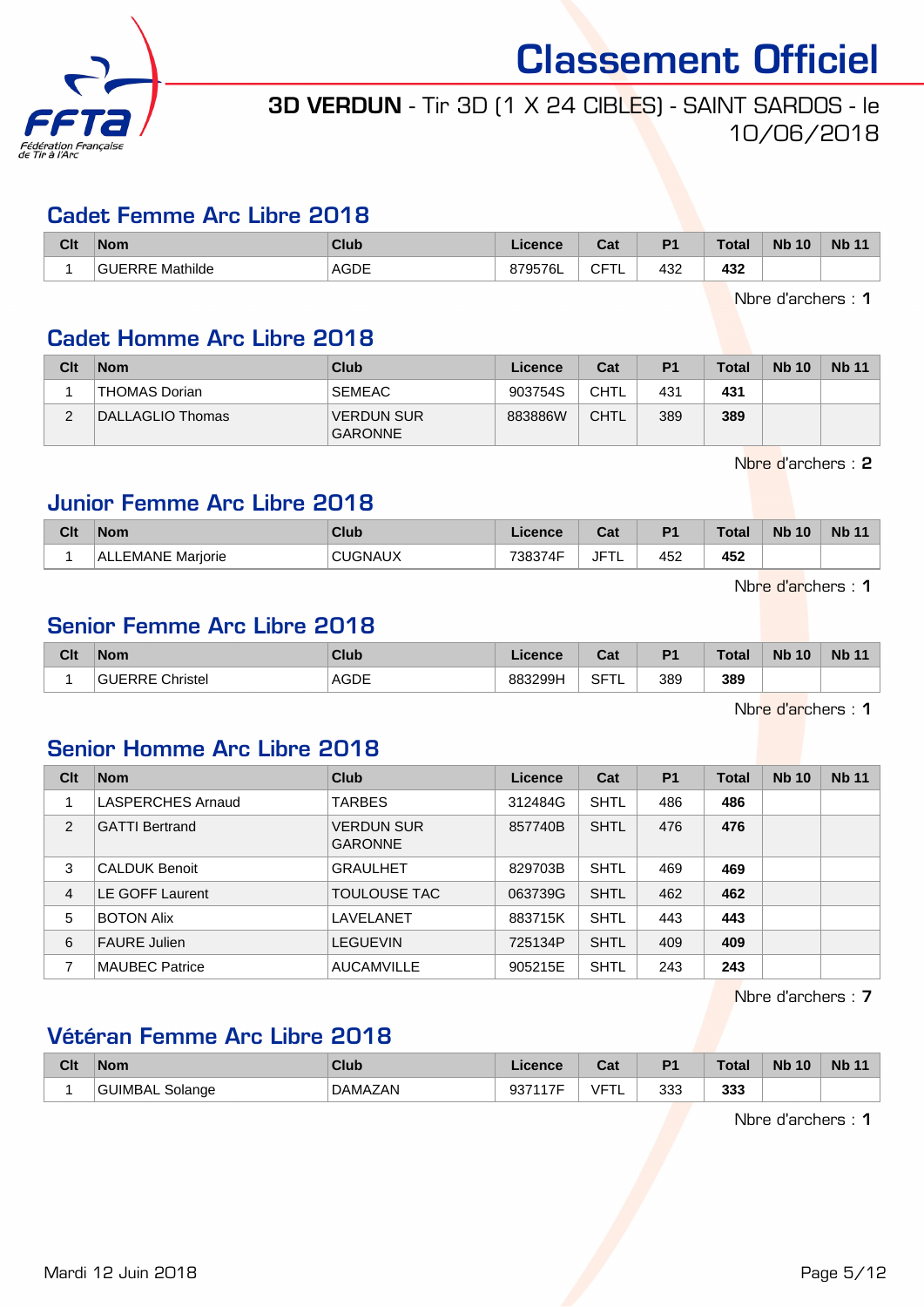

### 3D VERDUN - Tir 3D (1 X 24 CIBLES) - SAINT SARDOS - le 10/06/2018

#### Vétéran Homme Arc Libre 2018

| Clt | <b>Nom</b>              | Club             | Licence | Cat          | P <sub>1</sub> | <b>Total</b> | <b>Nb 10</b> | <b>Nb 11</b> |
|-----|-------------------------|------------------|---------|--------------|----------------|--------------|--------------|--------------|
|     | <b>GUIMBAL Gilles</b>   | DAMAZAN          | 742578A | <b>SVHTL</b> | 473            | 473          |              |              |
| っ   | <b>SCHILLACI Claude</b> | MONTGISCARD      | 232624C | <b>SVHTL</b> | 405            | 405          |              |              |
| 3   | SIEGWALT Serge          | <b>MONTAUBAN</b> | 789822C | <b>VHTL</b>  | 365            | 365          |              |              |
| 4   | <b>CALDERA Didier</b>   | CASTELSARRASIN   | 819101C | <b>VHTL</b>  | 357            | 357          |              |              |

Nbre d'archers : 4

#### Junior Femme Arc Chasse 2018

| Clt | <b>Nom</b>     | Club                                | ∟icence | Cat         | P <sub>1</sub> | Total | <b>Nb 10</b> | <b>Nb 11</b> |
|-----|----------------|-------------------------------------|---------|-------------|----------------|-------|--------------|--------------|
|     | BAUMERT Alicia | <b>VERDUN SUR</b><br><b>GARONNE</b> | 933135C | <b>JFAC</b> | 186            | 186   |              |              |

Nbre d'archers : 1

#### Senior Femme Arc Chasse 2018

| Clt | <b>Nom</b>               | Club           | .icence | ◠⌒፥<br>val  | D <sub>1</sub> | <b>Total</b> | <b>Nb</b><br>10 | <b>N<sub>b</sub></b> |
|-----|--------------------------|----------------|---------|-------------|----------------|--------------|-----------------|----------------------|
|     | DE.<br>TER-AYRAL Marlene | <b>CUGNAUX</b> | 761423  | <b>SFAC</b> | 139            | 139          |                 |                      |

Nbre d'archers : 1

#### Senior Homme Arc Chasse 2018

| Clt | <b>Nom</b>              | Club            | Licence | Cat         | P <sub>1</sub> | Total | <b>Nb 10</b> | <b>Nb 11</b> |
|-----|-------------------------|-----------------|---------|-------------|----------------|-------|--------------|--------------|
|     | <b>BRULIN Xavier</b>    | <b>CUGNAUX</b>  | 673300Y | <b>SHAC</b> | 342            | 342   |              |              |
| 2   | <b>FROISSARD Damien</b> | <b>LEGUEVIN</b> | 875961G | <b>SHAC</b> | 260            | 260   |              |              |
| 3   | THYLY Morgan            | CASTELSARRASIN  | 837711F | <b>SHAC</b> | 202            | 202   |              | 3            |
| 4   | <b>THOMAS Pierre</b>    | <b>SEMEAC</b>   | 906698S | <b>SHAC</b> | 202            | 202   |              | っ            |

Nbre d'archers : 4

#### Vétéran Homme Arc Chasse 2018

| Clt            | <b>Nom</b>           | Club                                   | Licence | Cat          | P <sub>1</sub> | <b>Total</b> | <b>Nb 10</b> | <b>Nb 11</b> |
|----------------|----------------------|----------------------------------------|---------|--------------|----------------|--------------|--------------|--------------|
|                | <b>PAGE Patrick</b>  | <b>MONTGISCARD</b>                     | 807270T | VHAC         | 280            | 280          |              |              |
| $\overline{2}$ | <b>SEMIN Pascal</b>  | <b>MONTGISCARD</b>                     | 628620H | <b>SVHAC</b> | 235            | 235          |              |              |
| 3              | <b>GUNAUD Gilles</b> | ST ETIENNE DE<br><b>TULMONT</b>        | 415216X | <b>VHAC</b>  | 233            | 233          |              |              |
| 4              | <b>THOZET Michel</b> | <b>AUCAMVILLE</b>                      | 048972F | <b>VHAC</b>  | 228            | 228          |              |              |
| 5              | FERRET Jean Luc      | <b>ST ETIENNE DE</b><br><b>TULMONT</b> | 925726Z | <b>VHAC</b>  | 191            | 191          |              |              |

Nbre d'archers : 5

## Autres tirs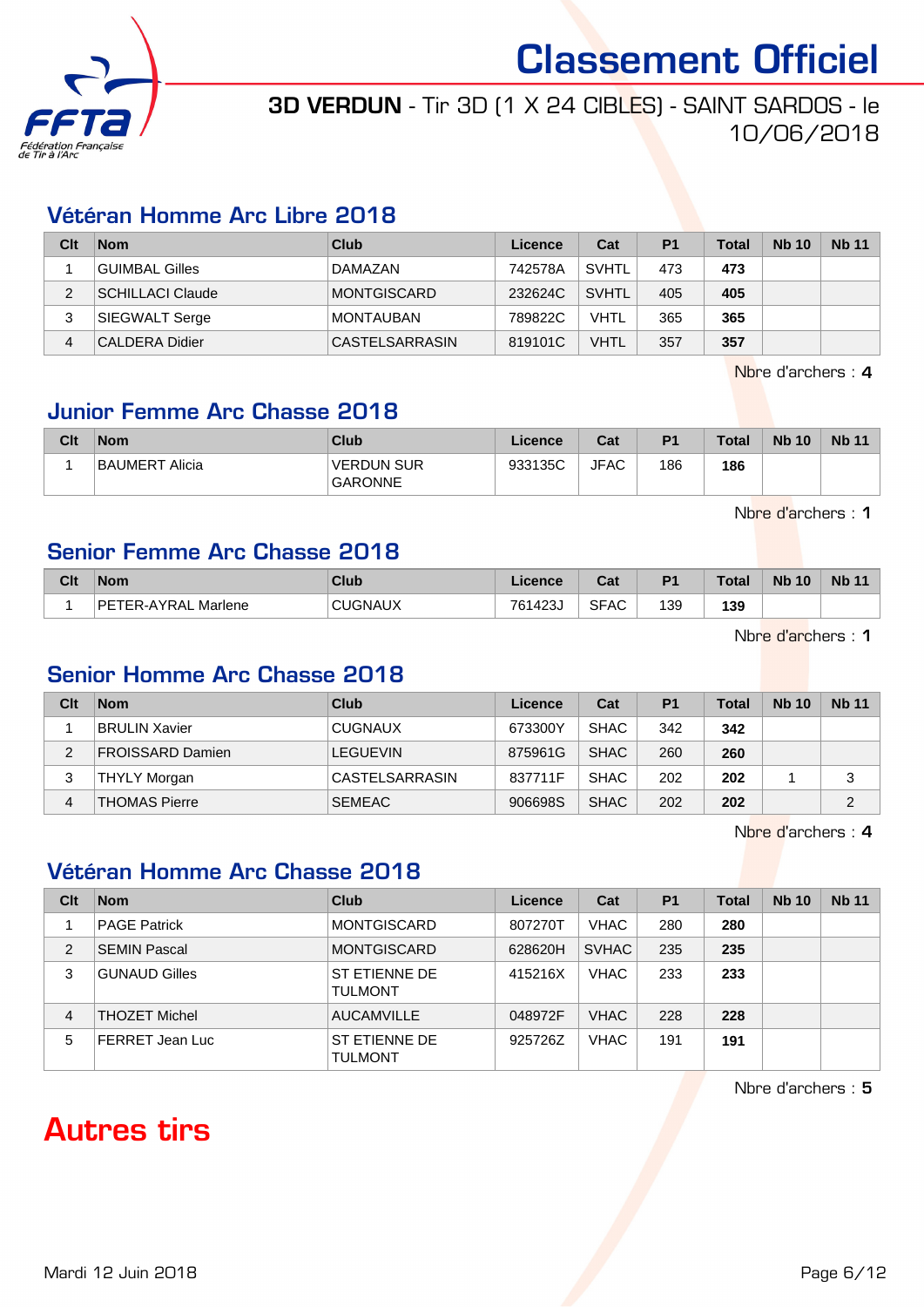

## 3D VERDUN - Tir 3D (1 X 24 CIBLES) - SAINT SARDOS - le 10/06/2018

#### Benjamine Femme Bare bow 2018

| <b>Tir</b> | <b>Nom</b>        | Club                                | Licence | Cat         | D <sub>1</sub> | <b>Total</b> | <b>Nb 10</b> | <b>Nb 11</b> |
|------------|-------------------|-------------------------------------|---------|-------------|----------------|--------------|--------------|--------------|
| Tir 2      | ONISKIEWICZ Manon | <b>VERDUN SUR</b><br><b>GARONNE</b> | 891935V | <b>BFCL</b> | 254            | 254          |              |              |

Nbre d'archers : 1

#### Benjamin Homme Bare bow 2018

| Tir   | <b>Nom</b>       | Club                                | Licence | Cat         | P <sub>1</sub> | <b>Total</b> | <b>Nb 10</b> | <b>Nb 11</b> |
|-------|------------------|-------------------------------------|---------|-------------|----------------|--------------|--------------|--------------|
| Tir 2 | LANTOURNE Pierre | <b>VERDUN SUR</b><br><b>GARONNE</b> | 860887X | <b>BHCL</b> | 323            | 323          |              |              |
| Tir 2 | DUCAMP Ludovic   | <b>LEGUEVIN</b>                     | 920803Y | <b>BHCL</b> | 305            | 305          |              |              |

Nbre d'archers : 2

#### Minime Homme Bare bow 2018

| Tir   | <b>Nom</b>               | Club                                | Licence | Cat         | P <sub>1</sub> | <b>Total</b> | <b>Nb 10</b> | <b>Nb</b> 11 |
|-------|--------------------------|-------------------------------------|---------|-------------|----------------|--------------|--------------|--------------|
| Tir 2 | <b>AYRAL Anthony</b>     | <b>VERDUN SUR</b><br><b>GARONNE</b> | 835862W | <b>MHCL</b> | 365            | 365          |              |              |
| Tir 2 | <b>REBONATO Corentin</b> | <b>VERDUN SUR</b><br><b>GARONNE</b> | 809689X | <b>MHCL</b> | 275            | 275          |              |              |

Nbre d'archers : 2

#### Cadet Femme Bare bow 2018

| Tir              | <b>Nom</b>                  | <b>Club</b>                         | Licence | Cat  | P <sub>1</sub> | <b>Total</b> | <b>Nb 10</b> | <b>Nb 11</b> |
|------------------|-----------------------------|-------------------------------------|---------|------|----------------|--------------|--------------|--------------|
| Tir <sub>2</sub> | <b>THOUREL L.</b><br>∟ouisa | <b>VERDUN SUR</b><br><b>GARONNE</b> | 866150T | CFCL | 140            | 140          |              |              |

Nbre d'archers : 1

#### Cadet Homme Bare bow 2018

| Tir   | <b>Nom</b>     | Club                                | Licence | Cat         | P <sub>1</sub> | <b>Total</b> | <b>Nb 10</b> | <b>Nb 11</b> |
|-------|----------------|-------------------------------------|---------|-------------|----------------|--------------|--------------|--------------|
| Tir 2 | CACHEUX Maxime | <b>VERDUN SUR</b><br><b>GARONNE</b> | 919536W | CHCL        | 200            | 200          |              |              |
| Tir 2 | DRUELLE Julien | VERDUN SUR<br><b>GARONNE</b>        | 787946N | <b>CHCL</b> | 184            | 184          |              |              |

Nbre d'archers : 2

#### Senior Femme Bare bow 2018

| Tir   | <b>Nom</b>    | Club            | Licence | Cat         | P <sub>1</sub> | Total | <b>Nb 10</b> | <b>Nb 11</b> |
|-------|---------------|-----------------|---------|-------------|----------------|-------|--------------|--------------|
| Tir 2 | AUER Amandine | <b>CUGNAUX</b>  | 365828P | <b>SFCL</b> | 362            | 362   |              |              |
| Tir 2 | HEMON Sylvie  | <b>LEGUEVIN</b> | 710549L | <b>SFCL</b> | 287            | 287   |              |              |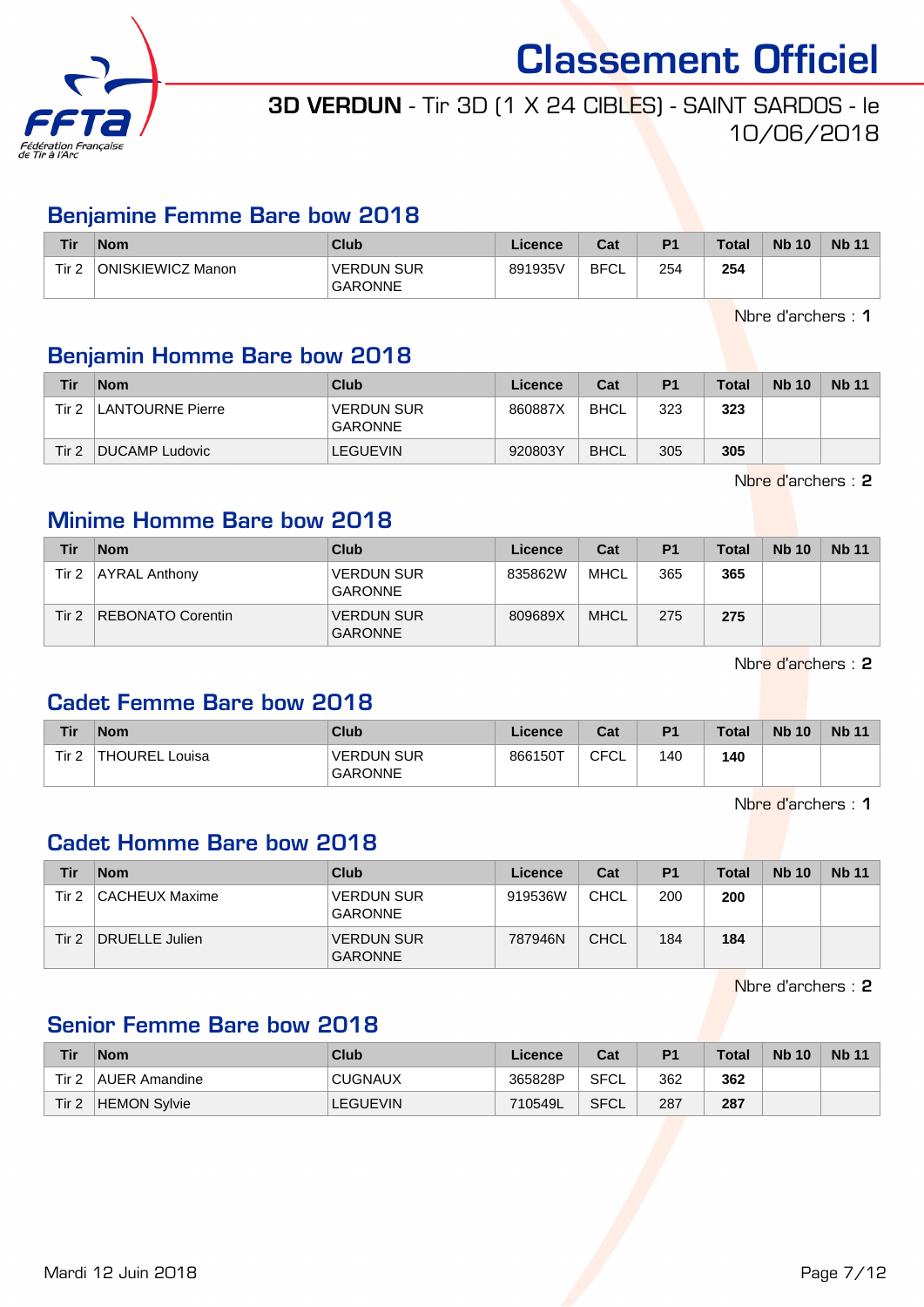

## 3D VERDUN - Tir 3D (1 X 24 CIBLES) - SAINT SARDOS - le 10/06/2018

#### Senior Femme Bare bow 2018 (Suite)

| Tir              | <b>Nom</b>            | Club         | icence  | ن م<br>⊍d   | D <sub>1</sub> | <b>Total</b> | <b>Nb 10</b> | <b>Nb 11</b> |
|------------------|-----------------------|--------------|---------|-------------|----------------|--------------|--------------|--------------|
| Tir <sub>2</sub> | <b>VION Stephanie</b> | .HET<br>GRAI | 926010H | <b>SFCL</b> | 225<br>___     | 225<br>__    |              |              |

Nbre d'archers : 3

#### Senior Homme Bare bow 2018

| Tir   | <b>Nom</b>       | Club                                | Licence | Cat         | P <sub>1</sub> | Total | <b>Nb 10</b> | <b>Nb 11</b> |
|-------|------------------|-------------------------------------|---------|-------------|----------------|-------|--------------|--------------|
| Tir 2 | DEDIEU Henri     | <b>CUGNAUX</b>                      | 845281J | <b>SHCL</b> | 442            | 442   |              |              |
| Tir 2 | ONISKIEWICZ Yoan | <b>VERDUN SUR</b><br><b>GARONNE</b> | 935339Y | <b>SHCL</b> | 291            | 291   |              |              |

Nbre d'archers : 2

#### Vétéran Femme Bare bow 2018

| Tir   | <b>Nom</b>    | Club                                | Licence | Cat         | P <sub>1</sub> | Total | <b>Nb 10</b> | <b>Nb 11</b> |
|-------|---------------|-------------------------------------|---------|-------------|----------------|-------|--------------|--------------|
| Tir 2 | FRENET Nanou  | <b>SEMEAC</b>                       | 712881W | VFCL        | 374            | 374   |              |              |
| Tir 2 | AYRAL Corinne | <b>VERDUN SUR</b><br><b>GARONNE</b> | 876563L | <b>VFCL</b> | 264            | 264   |              |              |

Nbre d'archers : 2

#### Vétéran Homme Bare bow 2018

| Tir   | <b>Nom</b>                 | Club                                | Licence | Cat          | P <sub>1</sub> | <b>Total</b> | <b>Nb 10</b> | <b>Nb 11</b> |
|-------|----------------------------|-------------------------------------|---------|--------------|----------------|--------------|--------------|--------------|
| Tir 2 | <b>BALLERY Christophe</b>  | <b>GRAULHET</b>                     | 848696W | VHCL         | 346            | 346          |              |              |
| Tir 2 | <b>BIENFAIT Christophe</b> | LEGUEVIN                            | 796158P | <b>VHCL</b>  | 290            | 290          |              |              |
| Tir 2 | AUBILA Yves                | <b>VERDUN SUR</b><br><b>GARONNE</b> | 309254W | <b>SVHCL</b> | 252            | 252          |              |              |

Nbre d'archers : 3

#### Junior Homme Arc à poulies nu 2018

| Tir              | <b>Nom</b>   | Club                                | Licence | Cat         | P <sub>1</sub> | Total | <b>Nb 10</b> | <b>Nb 11</b> |
|------------------|--------------|-------------------------------------|---------|-------------|----------------|-------|--------------|--------------|
| Tir <sub>2</sub> | RENARD Tommv | <b>VERDUN SUR</b><br><b>GARONNE</b> | 715023Z | <b>JHCC</b> | 291            | 291   |              |              |

Nbre d'archers : 1

#### Senior Femme Arc à poulies nu 2018

| Tir   | <b>Nom</b>       | Club                  | Licence | $\sim$<br>udl | P <sub>1</sub> | <b>Total</b> | <b>Nb 10</b> | <b>Nb 11</b> |
|-------|------------------|-----------------------|---------|---------------|----------------|--------------|--------------|--------------|
| Tir 2 | CUYAUBERE Sylvie | <b>VIC EN BIGORRE</b> | 640888T | <b>SFCC</b>   | 342            | 342          |              |              |

Nbre d'archers : 1

#### Vétéran Femme Arc à poulies nu 2018

| D <sub>1</sub><br>Club<br>Cat<br><b>Nom</b><br>cence<br>ſir | Total <sub>o</sub> | <b>N<sub>b</sub></b><br>10 | <b>Nb</b><br>- - - |
|-------------------------------------------------------------|--------------------|----------------------------|--------------------|
|-------------------------------------------------------------|--------------------|----------------------------|--------------------|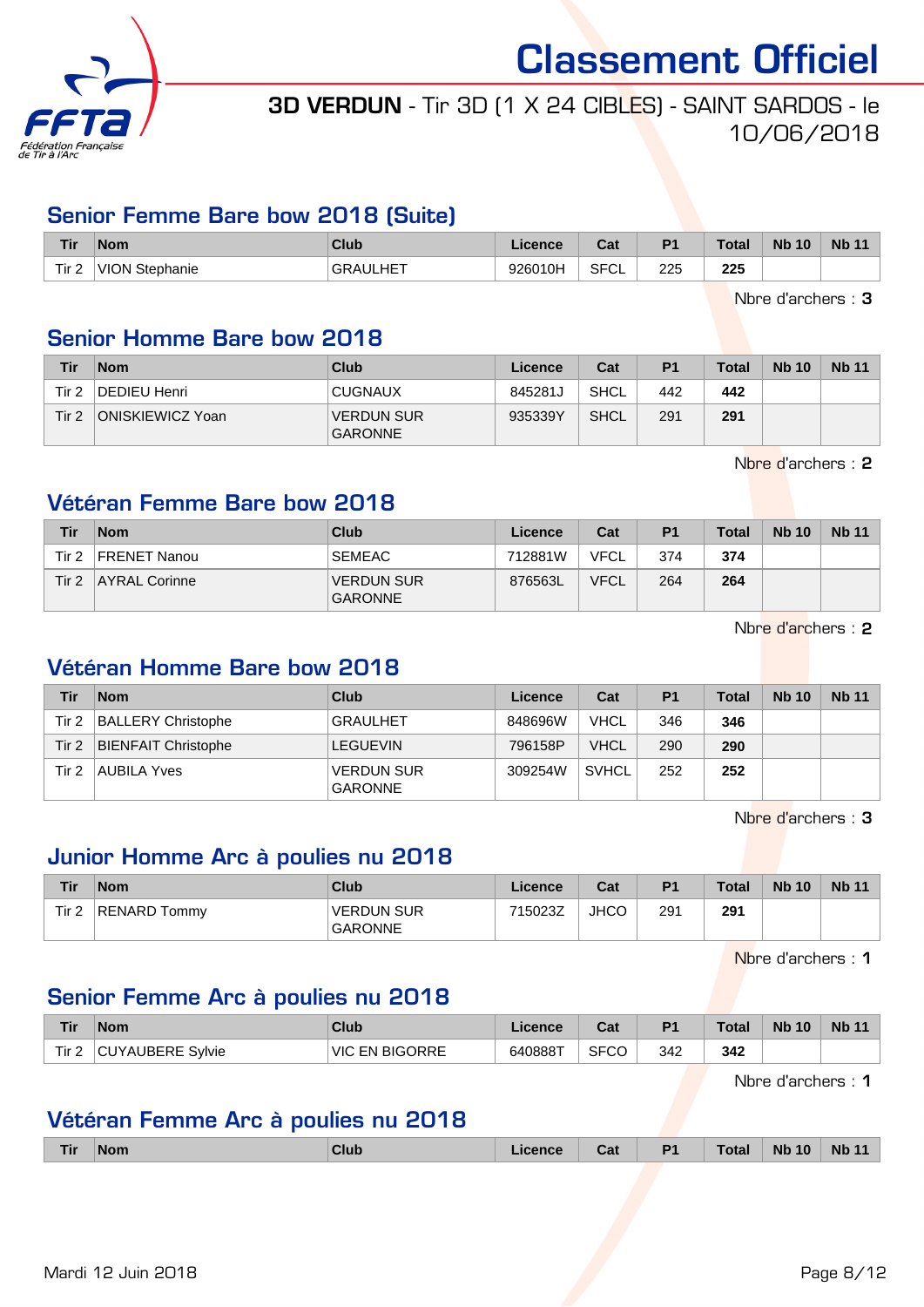

## 3D VERDUN - Tir 3D (1 X 24 CIBLES) - SAINT SARDOS - le 10/06/2018

#### Vétéran Femme Arc à poulies nu 2018 (Suite)

| Tir                   | <b>Nom</b>                       | Club            | icence  | ◠fi<br>va. | P <sub>1</sub> | <b>Total</b>         | <b>Nb 10</b> | <b>Nb 11</b> |
|-----------------------|----------------------------------|-----------------|---------|------------|----------------|----------------------|--------------|--------------|
| Tir <sub>2</sub><br>- | , ROSC.<br><b>Dolores</b><br>DEI | $\_ANET$<br>AVE | 839200Z | VFCC       | 294<br>__      | 294<br>$\sim$ $\sim$ |              |              |

Nbre d'archers : 1

#### Vétéran Homme Arc à poulies nu 2018

| Tir   | <b>Nom</b>               | Club                                | Licence | Cat          | P <sub>1</sub> | Total | <b>Nb 10</b> | <b>Nb 11</b> |
|-------|--------------------------|-------------------------------------|---------|--------------|----------------|-------|--------------|--------------|
| Tir 2 | DABADIE Gerard           | VIC EN BIGORRE                      | 435575B | <b>SVHCO</b> | 423            | 423   |              |              |
| Tir 2 | <b>FORTASSIN Patrick</b> | <b>MONTAUBAN</b>                    | 355930F | <b>SVHCO</b> | 315            | 315   |              |              |
| Tir 2 | DELBOSC Eloi             | LAVELANET                           | 839198X | <b>SVHCO</b> | 301            | 301   |              |              |
| Tir 2 | <b>PARAPEL Thierry</b>   | <b>LEGUEVIN</b>                     | 464298X | <b>VHCO</b>  | 269            | 269   |              |              |
| Tir 2 | REBONATO Jean-Luc        | <b>VERDUN SUR</b><br><b>GARONNE</b> | 710240A | <b>VHCO</b>  | 259            | 259   |              |              |
| Tir 2 | <b>BARBARA Yves</b>      | <b>AUCAMVILLE</b>                   | 919365K | <b>SVHCO</b> | 248            | 248   |              |              |

Nbre d'archers : 6

### Senior Femme Arc Droit 2018

| Tir   | <b>Nom</b>              | Club                                | Licence | Cat         | P <sub>1</sub> | <b>Total</b> | <b>Nb 10</b> | <b>Nb 11</b> |
|-------|-------------------------|-------------------------------------|---------|-------------|----------------|--------------|--------------|--------------|
| Tir 2 | BAUMERT Morgane         | <b>VERDUN SUR</b><br><b>GARONNE</b> | 898238W | <b>SFAD</b> | 232            | 232          |              |              |
| Tir 2 | <b>JOSSEAUX Corinne</b> | CASTELNAUDARY                       | 873235U | <b>SFAD</b> | 121            | 121          |              |              |

Nbre d'archers : 2

#### Senior Homme Arc Droit 2018

| Tir   | <b>Nom</b>             | Club             | Licence | Cat         | P <sub>1</sub> | <b>Total</b> | <b>Nb 10</b> | <b>Nb 11</b> |
|-------|------------------------|------------------|---------|-------------|----------------|--------------|--------------|--------------|
| Tir 2 | <b>GARDEUR Robin</b>   | <b>GRAULHET</b>  | 627321W | <b>SHAD</b> | 385            | 385          |              |              |
| Tir 2 | <b>GUERRE Claude</b>   | <b>AGDE</b>      | 882266K | <b>SHAD</b> | 254            | 254          |              |              |
| Tir 2 | <b>BETREMA William</b> | SOUMOULOU        | 785871H | <b>SHAD</b> | 216            | 216          |              |              |
| Tir 2 | <b>ALBERI Anthony</b>  | <b>VINCENNES</b> | 887217S | <b>SHAD</b> | 146            | 146          |              |              |
| Tir 2 | LAUZERAL Kevin         | <b>CUGNAUX</b>   | 681588G | <b>SHAD</b> | 121            | 121          |              |              |

Nbre d'archers : 5

#### Vétéran Femme Arc Droit 2018

| Tir   | <b>Nom</b>           | Club             | Licence | Cat         | P <sub>1</sub> | <b>Total</b> | <b>Nb 10</b> | <b>Nb 11</b> |
|-------|----------------------|------------------|---------|-------------|----------------|--------------|--------------|--------------|
| Tir 2 | RAMOS Daniele        | <b>CUGNAUX</b>   | 291443L | VFAD        | 329            | 329          |              |              |
| Tir 2 | AGNERAY Francoise    | <b>MONTAUBAN</b> | 276306H | <b>VFAD</b> | 283            | 283          |              |              |
| Tir 2 | GERMAIN Nathalie     | L'ISLE JOURDAIN  | 844022R | <b>VFAD</b> | 194            | 194          |              |              |
| Tir 2 | <b>BETREMA Marie</b> | SOUMOULOU        | 814969L | <b>VFAD</b> | 187            | 187          |              |              |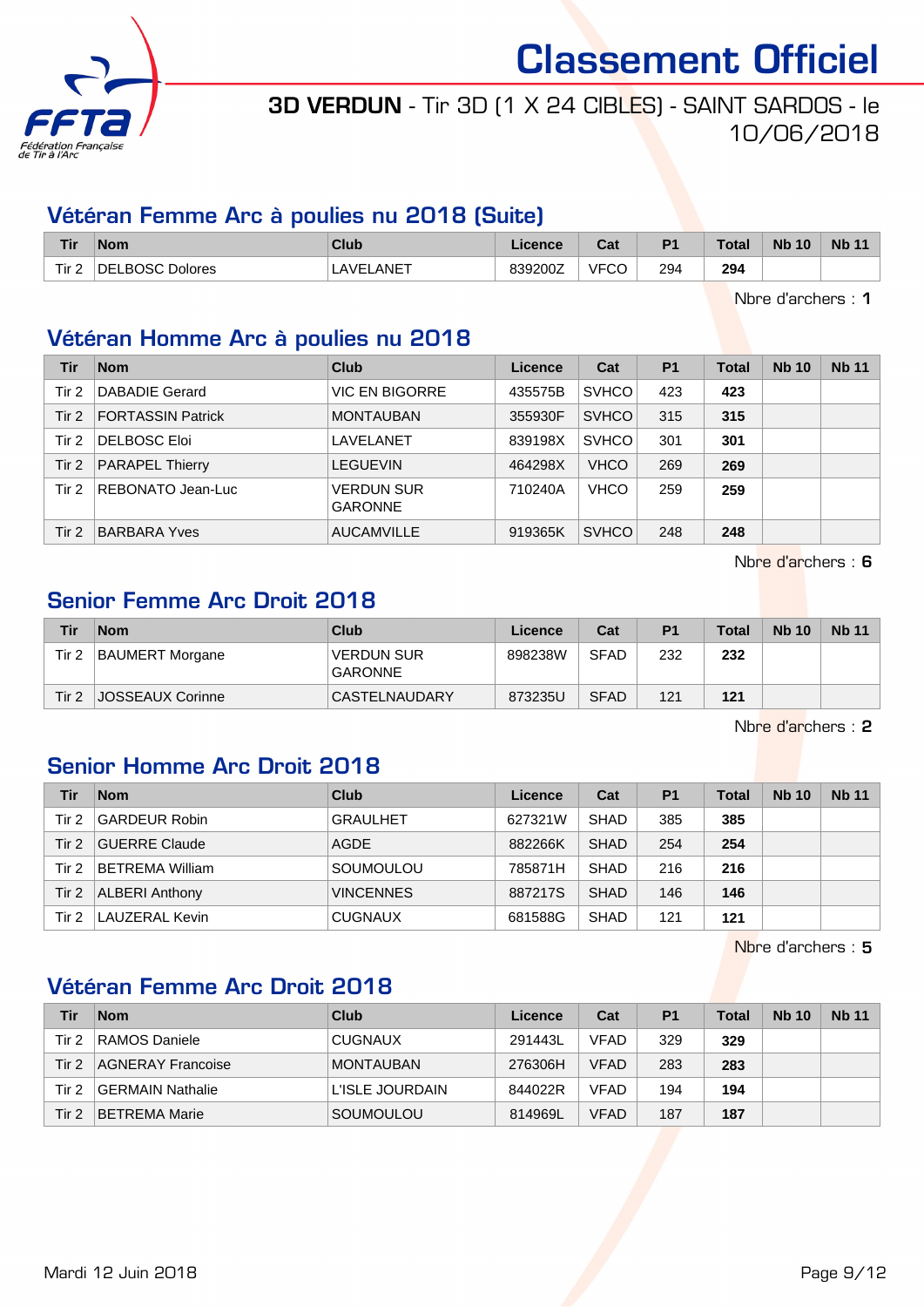

## 3D VERDUN - Tir 3D (1 X 24 CIBLES) - SAINT SARDOS - le 10/06/2018

#### Vétéran Femme Arc Droit 2018 (Suite)

| <b>Tir</b> | <b>Nom</b>      | Club               | icence  | $R_{\rm{min}}$<br>ual | D <sub>4</sub> | <b>Total</b> | <b>N<sub>b</sub></b><br>10 | <b>N<sub>b</sub></b> |
|------------|-----------------|--------------------|---------|-----------------------|----------------|--------------|----------------------------|----------------------|
| Tir 2      | D A<br>\GE Xuan | <b>MONTGISCARD</b> | 807271' | VFAD                  | 164<br>$ -$    | 164          |                            |                      |

Nbre d'archers : 5

#### Vétéran Homme Arc Droit 2018

| Tir      | <b>Nom</b>              | <b>Club</b>                     | <b>Licence</b> | Cat          | P <sub>1</sub> | Total | <b>Nb 10</b> | <b>Nb 11</b> |
|----------|-------------------------|---------------------------------|----------------|--------------|----------------|-------|--------------|--------------|
| Tir 2    | CHIEZE J Marc           | <b>GRAMAT</b>                   | 357854X        | <b>VHAD</b>  | 335            | 335   |              |              |
| Tir 2    | <b>FAURE Thierry</b>    | <b>MONTGISCARD</b>              | 232805Z        | <b>VHAD</b>  | 330            | 330   |              |              |
| Tir 2    | <b>LACLAUTRE Pascal</b> | RODEZ                           | 278085S        | <b>SVHAD</b> | 330            | 330   |              |              |
| Tir 2    | <b>GERMAIN Thierry</b>  | L'ISLE JOURDAIN                 | 842792D        | <b>VHAD</b>  | 296            | 296   |              |              |
| Tir 2    | LACAZE Jean-Luc         | <b>CUGNAUX</b>                  | 891709Z        | <b>VHAD</b>  | 280            | 280   |              |              |
| Tir $21$ | <b>CLERC Denis</b>      | <b>LEGUEVIN</b>                 | 771974C        | <b>VHAD</b>  | 255            | 255   |              |              |
| Tir 2    | ZAGO Louis              | <b>AUCAMVILLE</b>               | 880170G        | <b>SVHAD</b> | 254            | 254   |              |              |
| Tir $21$ | <b>ALLEMANE Thierry</b> | <b>DAMAZAN</b>                  | 621092A        | <b>VHAD</b>  | 253            | 253   |              |              |
| Tir $2$  | <b>PEREIRA Erik</b>     | <b>MURET</b>                    | 783081A        | <b>VHAD</b>  | 252            | 252   |              |              |
| Tir 2    | <b>BOUNET Stephane</b>  | SOUMOULOU                       | 933499Y        | <b>VHAD</b>  | 216            | 216   |              |              |
| Tir 2    | <b>MASOUNAVE Claude</b> | <b>VIC EN BIGORRE</b>           | 702225N        | <b>VHAD</b>  | 206            | 206   |              |              |
| Tir $21$ | <b>BRIEZ Yves</b>       | ROCHEFORT EN<br><b>YVELINES</b> | 095586Y        | <b>SVHAD</b> | 171            | 171   |              |              |
| Tir 2    | <b>MIQUEL Bernard</b>   | <b>AUCAMVILLE</b>               | 282517J        | <b>SVHAD</b> | 162            | 162   |              |              |
| Tir $21$ | <b>FIRZE Joel</b>       | <b>MONTAUBAN</b>                | 832480V        | <b>VHAD</b>  | 156            | 156   |              |              |

Nbre d'archers : 14

#### Cadet Femme Arc Libre 2018

| <b>Tir</b>            | <b>Nom</b>      | Club        | icence  | $R_{\rm{eff}}$<br>ual | D <sub>1</sub> | Total | <b>N<sub>b</sub></b><br>10 | <b>Nb 11</b> |
|-----------------------|-----------------|-------------|---------|-----------------------|----------------|-------|----------------------------|--------------|
| Tir <sub>2</sub><br>- | GUERRE Mathilde | <b>AGDE</b> | 379576L | ◠⊏⊤<br>ำ∟<br>◡        | 423            | 423   |                            |              |

Nbre d'archers : 1

#### Cadet Homme Arc Libre 2018

| <b>Tir</b> | <b>Nom</b>                      | Club          | Licence          | ◠⌒▴<br>ual | P <sub>1</sub> | <b>Total</b>         | <b>Nb</b><br>10 | <b>Nb 11</b> |
|------------|---------------------------------|---------------|------------------|------------|----------------|----------------------|-----------------|--------------|
| Tir 2      | HON.<br>Dorian<br>. 1 ^ C<br>nc | <b>SEMEAC</b> | $2027EAC$<br>545 | CHT'       | 441            | 441<br>$\sim$ $\sim$ |                 |              |

Nbre d'archers : 1

#### Junior Femme Arc Libre 2018

| Tir   | <b>Nom</b>           | Club    | cence             | <b>Take</b><br>⊍d | D <sub>4</sub> | Total | <b>N<sub>b</sub></b><br>10 | <b>Nb 11</b> |
|-------|----------------------|---------|-------------------|-------------------|----------------|-------|----------------------------|--------------|
| Tir 2 | EMANE Marjorie<br>ΑI | 'JGNAUX | $-738.37$<br>74 E | $JF^-$<br>. .     | 435            | 435   |                            |              |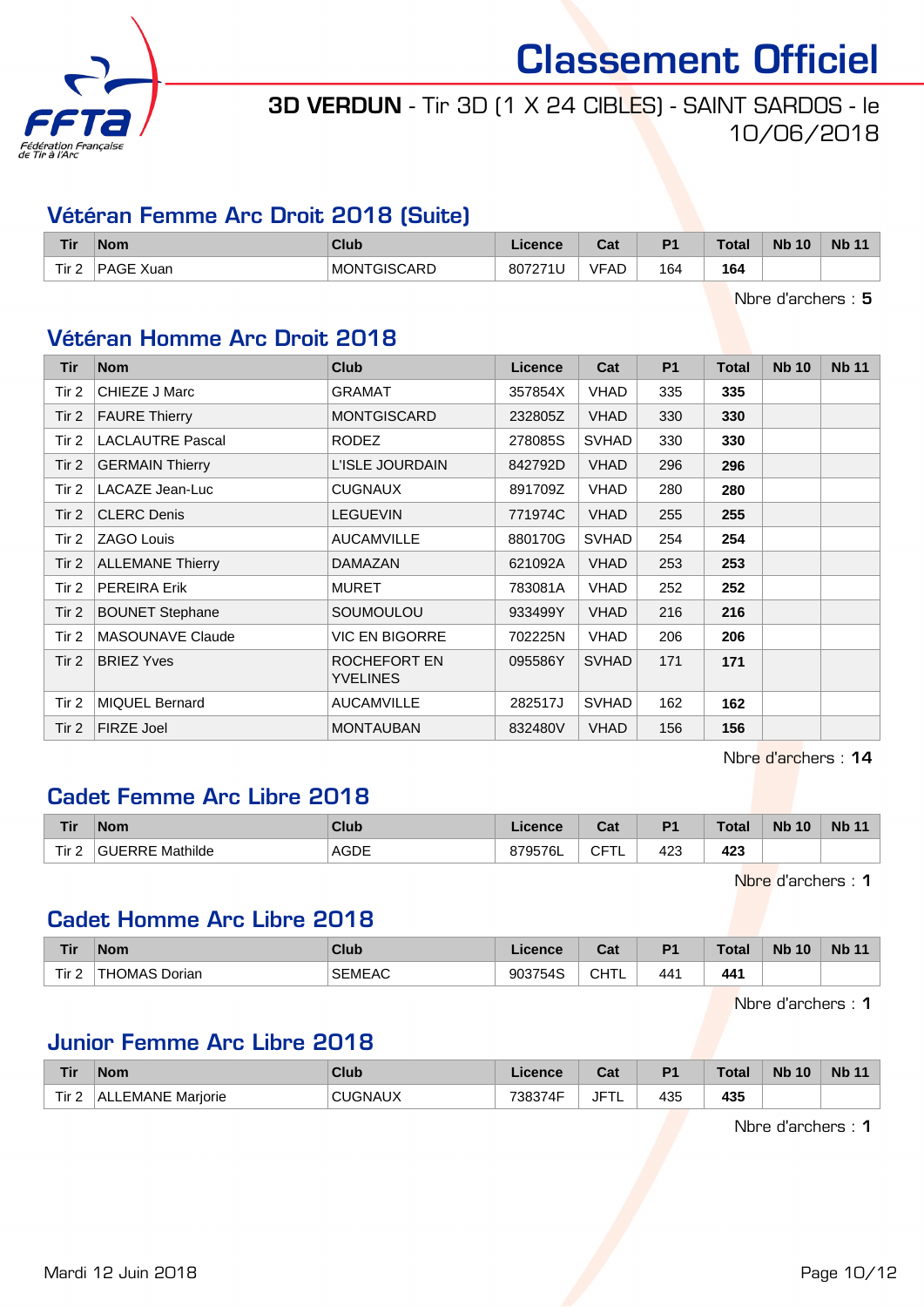

## 3D VERDUN - Tir 3D (1 X 24 CIBLES) - SAINT SARDOS - le 10/06/2018

#### Senior Femme Arc Libre 2018

| <b>Tir</b>            | <b>Nom</b>                   | Club                 | Licence | ◠fi<br>val            | D <sub>1</sub> | <b>Total</b> | <b>Nb</b><br>10 | <b>Nb 11</b> |
|-----------------------|------------------------------|----------------------|---------|-----------------------|----------------|--------------|-----------------|--------------|
| Tir <sub>2</sub><br>- | <sup>'</sup> 'JERRE Christel | <b>AGDE</b><br>_____ | 883299H | <b>SFTL</b><br>$\sim$ | 401<br>$\sim$  | 401<br>___   |                 |              |

Nbre d'archers : 1

### Senior Homme Arc Libre 2018

| Tir   | <b>Nom</b>            | Club                                | Licence | Cat         | <b>P1</b> | <b>Total</b> | <b>Nb 10</b> | <b>Nb 11</b> |
|-------|-----------------------|-------------------------------------|---------|-------------|-----------|--------------|--------------|--------------|
| Tir 2 | LASPERCHES Arnaud     | <b>TARBES</b>                       | 312484G | <b>SHTL</b> | 505       | 505          |              |              |
| Tir 2 | <b>GATTI Bertrand</b> | <b>VERDUN SUR</b><br><b>GARONNE</b> | 857740B | <b>SHTL</b> | 492       | 492          |              |              |
| Tir 2 | <b>CALDUK Benoit</b>  | <b>GRAULHET</b>                     | 829703B | SHTL        | 486       | 486          |              |              |
| Tir 2 | LE GOFF Laurent       | TOULOUSE TAC                        | 063739G | <b>SHTL</b> | 485       | 485          |              |              |
| Tir 2 | <b>BOTON Alix</b>     | LAVELANET                           | 883715K | <b>SHTL</b> | 456       | 456          |              |              |
| Tir 2 | <b>FAURE Julien</b>   | <b>LEGUEVIN</b>                     | 725134P | SHTL        | 417       | 417          |              |              |
| Tir 2 | <b>MAUBEC Patrice</b> | <b>AUCAMVILLE</b>                   | 905215E | SHTL        | 286       | 286          |              |              |

Nbre d'archers : 7

#### Vétéran Femme Arc Libre 2018

| Tir              | <b>Nom</b>             | <b>Club</b>    | Licence | Cat | P <sub>1</sub> | Total | <b>N<sub>b</sub></b><br>10 | <b>Nb 11</b> |
|------------------|------------------------|----------------|---------|-----|----------------|-------|----------------------------|--------------|
| Tir <sub>2</sub> | <b>GUIMBAL Solange</b> | <b>DAMAZAN</b> | 937117F | /ET | 313            | 313   |                            |              |

Nbre d'archers : 1

#### Vétéran Homme Arc Libre 2018

| Tir   | <b>Nom</b>            | Club             | Licence | Cat          | P <sub>1</sub> | <b>Total</b> | <b>Nb 10</b> | <b>Nb 11</b> |
|-------|-----------------------|------------------|---------|--------------|----------------|--------------|--------------|--------------|
| Tir 2 | GUIMBAL Gilles        | DAMAZAN          | 742578A | <b>SVHTL</b> | 481            | 481          |              |              |
| Tir 2 | SCHILLACI Claude      | MONTGISCARD      | 232624C | <b>SVHTL</b> | 394            | 394          |              |              |
| Tir 2 | <b>SIEGWALT Serge</b> | <b>MONTAUBAN</b> | 789822C | <b>VHTL</b>  | 341            | 341          |              |              |

Nbre d'archers : 3

#### Junior Femme Arc Chasse 2018

| Tir   | <b>Nom</b>               | Club                                | <b>Licence</b> | Cat         | P <sub>1</sub> | $\tau$ otal | <b>Nb 10</b> | <b>Nb 11</b> |
|-------|--------------------------|-------------------------------------|----------------|-------------|----------------|-------------|--------------|--------------|
| Tir 2 | <b>BAUMERT</b><br>Alicia | <b>VERDUN SUR</b><br><b>GARONNE</b> | 933135C        | <b>JFAC</b> | 221            | 221         |              |              |

Nbre d'archers : 1

#### Senior Femme Arc Chasse 2018

| Tir              | <b>Nom</b>                    | Club           | Licence | ن م<br>⊍d   | P <sub>1</sub> | <b>Total</b> | <b>Nb 10</b> | <b>Nb</b> |
|------------------|-------------------------------|----------------|---------|-------------|----------------|--------------|--------------|-----------|
| Tir <sub>2</sub> | <b>PETER-AYRAL</b><br>Marlene | <b>CUGNAUX</b> | 761423  | <b>SFAC</b> | 160            | 160          |              |           |